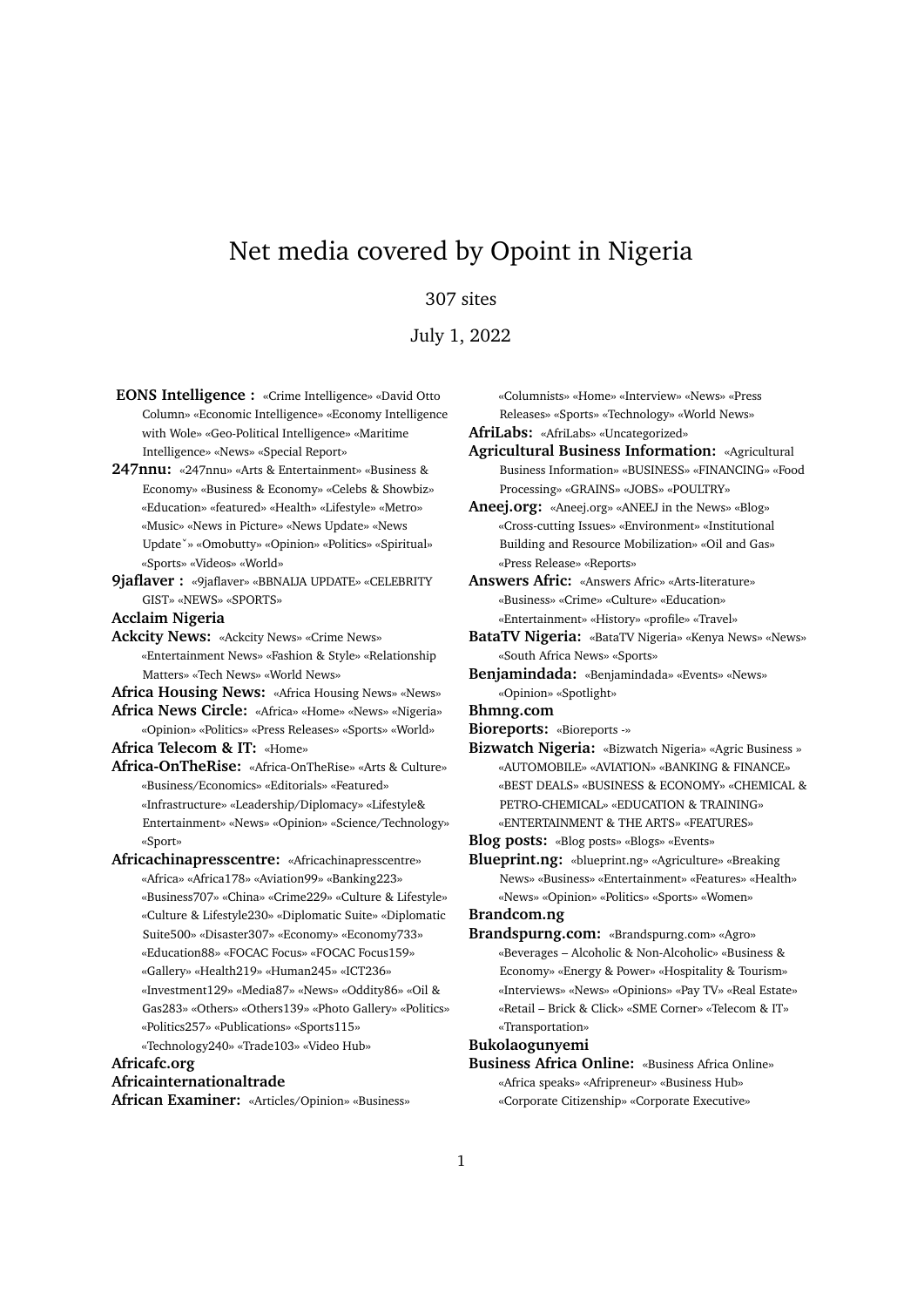«Investing» «Press Release» «SDGs – NGOs» «Sector» «Technology»

- **Business Hallmark:** «Business Hallmark» «Business» «Cover Story1062» «Entertainment» «Features» «Fertility Doctor» «Finance» «Financial Analysis» «Headlines» «Health» «Home3910» «Latest2778» «Lifestyle» «metro» «Money Market» «Politics» «Politics2038» «Top Stories1722»
- **Business Post Nigeria:** «Business Post Nigeria» «Economy» «Feature/OPED» «General» «Showbiz» «Sports» «World»
- **Businessamlive.com:** «Businessamlive.com» «ANALYSIS» «COMMODITIES» «ECONOMY» «ENERGY» «FINANCE» «MANUFACTURING» «TECHNOLOGY»
- **Businessday:** «Columnists» «Companies» «Economy» «Financial Inclusion» «Home» «Life & Arts» «Markets» «Technology»
- **BusinessFinanceDaily:** «Home»
- **BusinessTodayNG.com:** «BusinessTodayNG.com» «Africa» «Africa» «Agriculture» «America» «Asia» «Aviation» «Aviation» «Brand» «Business Wheels» «Capital» «Capital» «Crime» «Crime» «Economy» «Economy» «Education» «Education» «Energy» «Energy» «Entertainment» «Entertainment» «Europe» «Fashion» «Fashion» «Features» «Fraud» «Fraud» «Health» «Health» «Industry» «Industry» «Insurance & Pension TV» «Insurance World» «Insurance World» «Labour» «Maritime» «Money» «Money» «News» «Nigeria» «Nigeria» «Opinion» «Pension» «Pension» «Photos» «Politics» «Politics» «Press Release» «Property» «Property» «Religion» «Rkechi» «Small Business» «Small Business» «Sports» «Technology» «Technology» «Tourism» «Tourism / Travels» «Videos» «World»
- **Campus Reporter:** «Campus Reporter» «Campus» «Data Stories» «Investigations» «Local» «National» «News» «Sports»
- **Canalys.**

## **Cassavarepublic.biz**

**Cbinigeria:** «Cbinigeria» «About Us» «Blog» «Business Innovation Facility» «Collective Action Projects» «Key Staff» «Our Vision and Mission» «Resources» «The CBi Board» «The CBi Concept»

#### **Cdd – West Africa**

**Central Bank of Nigeria**

**CEO Africa:** «CEO Africa» «Home»

**Champion Newspapers Limited:** «Champion Newspapers Limited» «Aviation» «Brands» «Business & Economy» «Business & Economy »» «Business & Economy1464» «Business Klinic» «Columns» «Crime Beat» «Editorial» «EDITORIAL» «Energy» «ENERGY»

«Energy476» «Entertainment» «Feature» «FEATURE» «Feature »» «Foreign429» «Health» «Heart-To-Heart» «Infotech» «Inspiration» «Insurance Degest» «Issues» «Labour» «Latest News» «M2A» «Maritime» «News» «News3064» «Opinion» «OPINION» «Panache» «People & Power» «People & Power1414» «Property» «Scholar» «Sports» «Sports1780» «Style» «Top Stories» «Transport & Motoring» «Travel & Tourism» «Weekend Champion »» «Worship»

**Channel Online TV:** «Africa» «Business» «Crime» «Entertainment» «Environment» «Health» «Home» «Local» «Politics» «Sports» «Tech» «World News»

**Chelsea News:** «Blog» «Home»

**Chronicle.ng:** «Chronicle.ng» «Africa» «Agriculture» «Aviation» «Banking» «Boxing» «Business» «Concert and Events» «Coronavirus» «Crime» «Education» «Election» «Entertainment» «Football» «Headlines News» «International3725» «Living» «Multimedia» «Music» «National News12529» «News» «Opinion» «Politics» «Politics4784» «World News»

### **City Voice Newspaper**

#### **CLEEN**

**Commtech.gov..ng**

**Complete Sports Nigeria:** «Complete Sports Nigeria» «AFCON» «Blog» «Bundesliga News» «Business» «CAF Champions League» «Celebrity» «CHAN» «Competitions» «EPL News» «Features» «La Liga News» «Lifestyle» «Ligue 1 News» «Live Commentaries» «Nigerian Footballers Abroad» «Nigerian National Teams» «NPFL» «Série A News» «Sports Extra» «Stars Abroad» «UCL News» «VIEW ALL» «VIEW ALL» «World Cup» «World Football»

# **Connect Nigeria**

**Connected Development [CODE]:** «Connected Development [CODE]» «Our Stories»

**continental-re.com:** «continental-re.com»

**Continental-re.com/fr:** «Continental-re.com/fr»

**Cyber Era:** «Cyber Era» «AVIATION TECH» «BLUE ECONOMY» «CYBERSECURITY» «MEDIA» «TELECOMS»

- **Daily Nigerian:** «Daily Nigerian» «Arts» «Business» «Entertainment» «Features» «Kannywood» «Music» «News» «Nollywood» «Opinion» «Politics» «Sport»
- **Daily Post:** «Daily Post» «entertainment» «metro» «music» «News» «politics» «sport»

**Daily Trust:** «Agriculture» «Education» «Entrepreneurship» «Environment» «Home» «Labour» «Law» «News» «Online Special» «Podcast» «Property» «Travel & Leisure» «Viewpoint» «Vox Pop» «Women In Business»

**Dailytimes:** «Dailytimes» «Business» «Editorial» «Entertainment» «Health» «Life» «Metro» «News» «Opinion» «Other News» «Politics» «Sports» «Tech»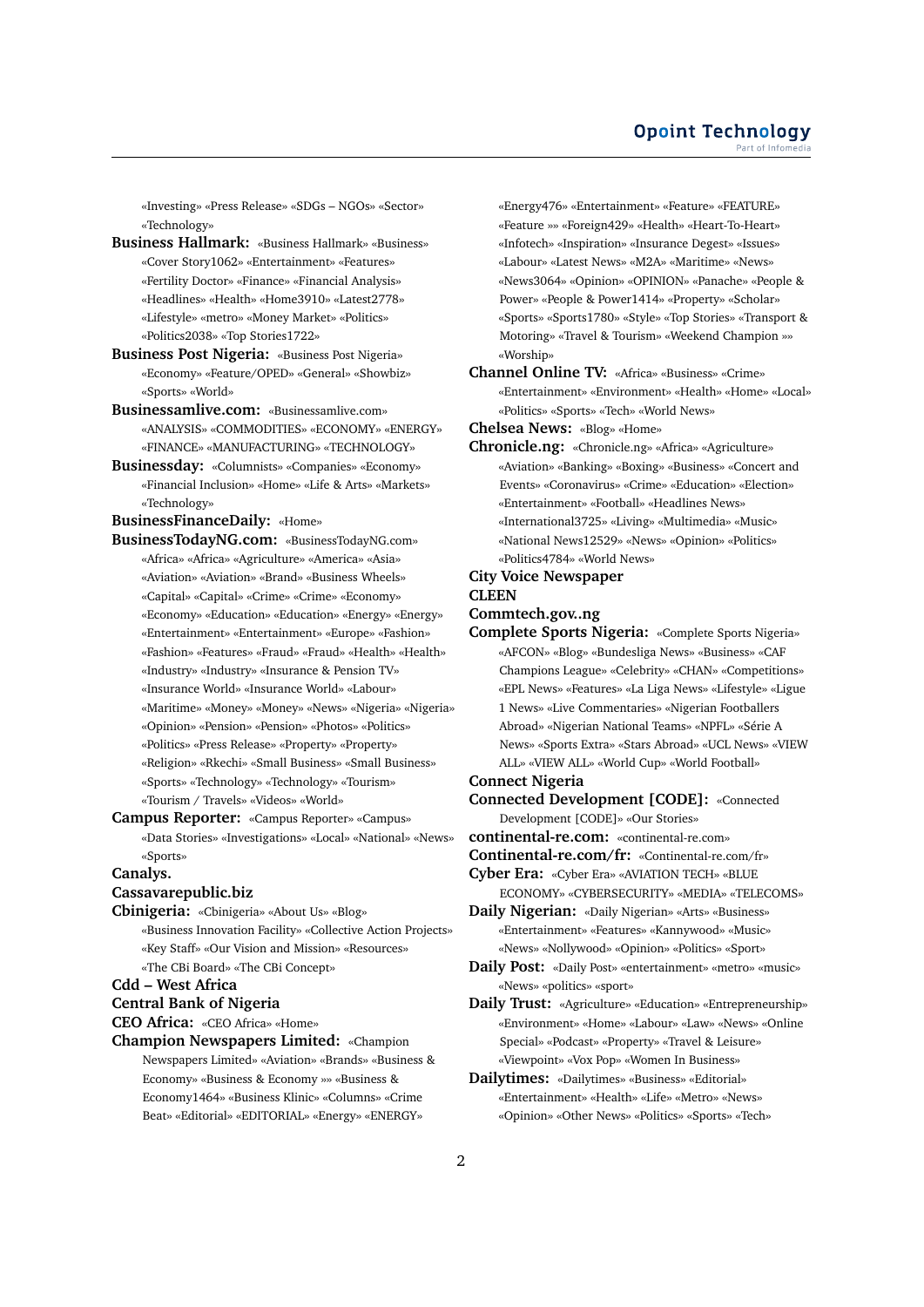**DailyVanGuard:** «Home» **Daybreak Debt Management Office Nigeria:** «Debt Management Office Nigeria» «DMO In The News» **Dexpertz Diasporaconnex:** «Diasporaconnex» «News» **Document Women:** «Document Women» «Arewa Voices» «Around The World In 5» «Breaking News» «The Stack Journal» **Dss.gov..ng Dubawa Dynamic Magazine :** «Dynamic Magazine» **Economic and Financial Crimes . . . :** «Economic and Financial Crimes Commission (Nigeria)» «News & Information» **Economicconfidential:** «Economicconfidential» «All» «Business» «FAAC» «Facts & Figures» «Features» «Financial» «Insight» «Monetary» «National News» «News» «Opinion» «Profile» «Sidelines» «Special Focus» «State News» «Tax Matters» **Ehealth Africa:** «Ehealth Africa» «Media» **Eie.ng:** «Eie.ng» «Blog» **Eko 89.7FM:** «Eko 89.7FM» «2» «3» «Art & Culture» «Entertainment41» «Local News» «Sports» «Sports43» **Elanzanews.ng:** «Elanzanews.ng» «Breaking News» «Business» «Crime» «Editorial» «Education» «Entertainment» «Fact Check» «Life» «News» «Opinion» «Politics» «Property» «Sport» **Encomium Magazine:** «Encomium Magazine» «Entertainment» «Interviews» «News» «Seat of Power» **Energy Focus Report:** «» «Analysis» «Blogs» «Economy watch» «Gas» «Interview» «Maritime» «News» «Oil» «Power» **Energy Frontier:** «» «Aviation» «Business» «Capital market» «Energy» «Money market» «News» «Technology» **EnviroNews Nigeria :** «EnviroNews Nigeria» «Business» «Entertainment» «Health» «Human Welfare» «Land Degradation» «News» «Politics» «Renewable Energy» «Science & Tech» «Sports» **Federal Ministry of Health (Nigeria):** «Federal Ministry of Health (Nigeria)» «News» **Federal Ministry of Women Affairs Financial Nigeria:** «Financial Nigeria» «Blogs» «Features» «News» «Sustainable Development» **Fixpolitics.org Fmhds:** «Fmhds» «News/Press Release» **FridayPosts.Com:** «FridayPosts.Com» «Economy» «Opinions & Corruption» «Politics» «Politics & Governance» «Rule Your World» «Sports & **G9ija**

Entertainment»

# **Future Africa**

# **GIABA**

**Gistlover:** «Gistlover» «Education» «Entertainment» «Politics» «Religion» «Technology» **Gistmaster**

**Global Patriot Newspapers:** «Global Patriot Newspapers» «Africa» «Arts & Entertainment» «Breaking News!» «Business and Economy» «Lead Story» «Local» «News» «Photonews» «Politics» «Security Report» «Sports» «Style & Fashion» «World»

**Gospel Centric:** «Gospel Centric» «See More» «See More»

**Gospotainment :** «Gospotainment»

### **Grand News Nigeria**

**Guardian TV:** «Guardian TV» «Africa» «Business» «Comedy» «Entertainment» «Entertainment News» «Fashion» «From the Street» «GTV Exclusive» «More Business» «More Entertainment» «More Fashion» «More GTV Exclusive» «More News» «More Science & Tech» «More Sport» «Music» «National» «News» «Opinion» «Science & Tech» «Sport» «Talks» «World»

**Healthnews.ng:** «Healthnews.ng» «Africa» «Cancer» «coronavirus» «Ebola» «Featured» «International» «Lassa fever» «News» «Nigeria» «Researches» «Tuberculosis»

- **HGS Media Plus:** «HGS Media Plus» «Crime» «Entertainment» «Gist» «News» «Photo News»
- **Hintng.com:** «Hintng.com» «Beauty/Fashion» «Gist/News» «Health/Fitness» «Lifestyle» «Love/Romance» «Money/Finance»

#### **Hot Nigerian Jobs**

- **How Africa:** «How Africa» «Inspiring» «Profiles» «Viral» «WTH»
- **Human and Environmental Development . . . :** «Articles» «More news»
- **HumAngle:** «HumAngle Media Limited»
- **Icpc:** «Icpc» «News» «News Release»

**id africa**

**Independent.ng:** «2» «2» «2» «2» «2» «3» «3» «3» «3» «3» «4» «4» «4» «4» «5» «5» «6» «7» «Abuja Business» «Africa/Middle East» «Agency Report» «Agribusiness» «Arewa» «Asia/Pacific» «Athletics» «Aviation» «Bamidele Ogunwusi» «Banking & Finance» «Banking finance» «Blog» «Blogs» «Box Office» «Brands & Marketing» «Business» «Cartoons» «Celebrity Interview» «CEO Corner» «Chidi Ugwu» «Columnist» «Company Analysis» «Company News» «Consumer Affairs» «CORDROS» «Earnings Analysis» «Education» «Entertainment» «Entertainment» «Entertainment3» «Europe» «Fashion» «Features» «Football» «Golf» «Hardbeat» «Health» «HeartBeat» «High Flyer» «Home» «In My Frame»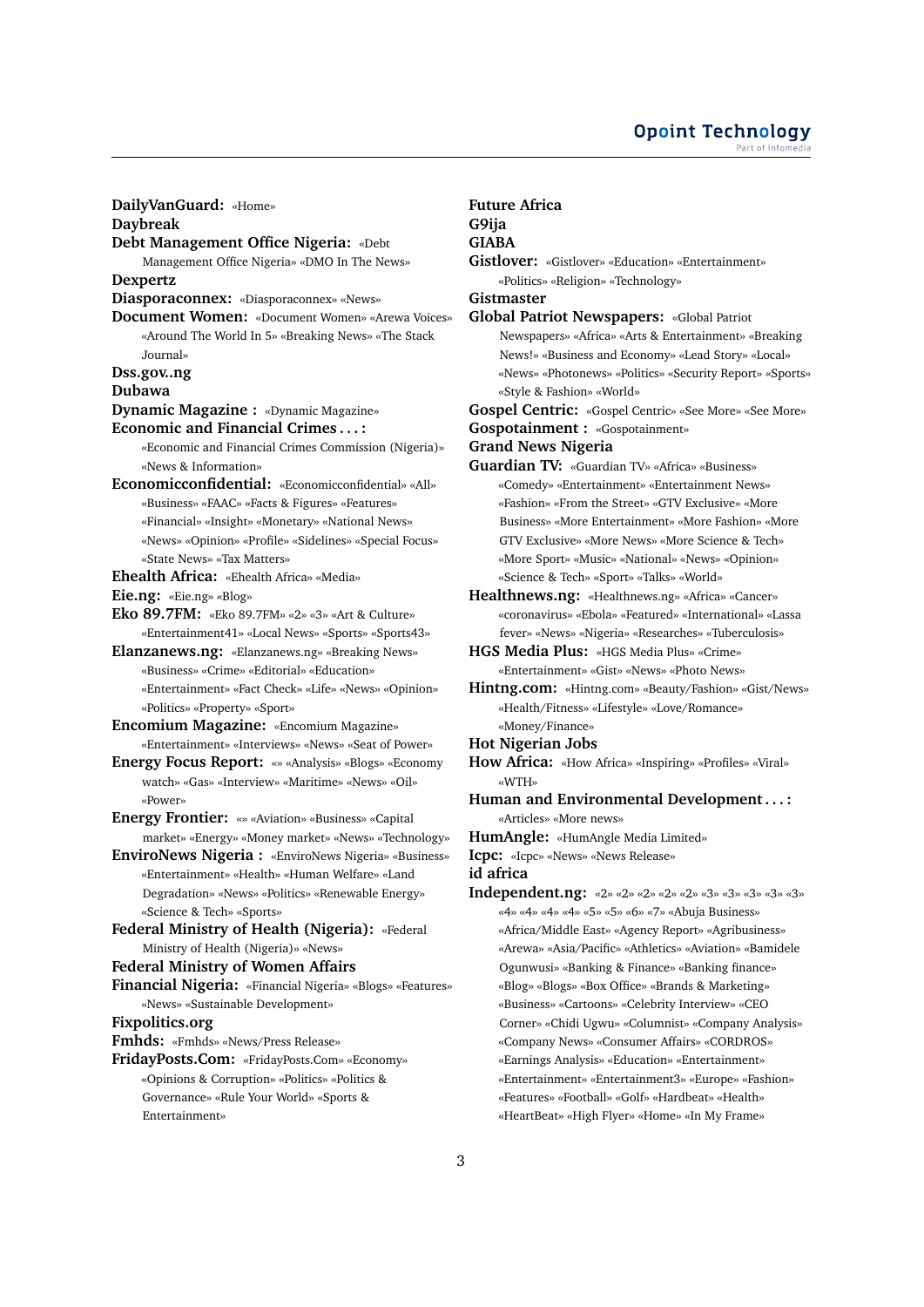«Independent Investor» «Industry» «Insurance» «Interview» «IT & Telecomms» «Juke Box» «Justus Adejumoh» «Justus Adejumoh» «Kayode Ajiboye» «Labour & Employment» «Latest News» «Law Report» «Man In The News» «Maritime» «Metro» «Mohammed Shosanya» «Motoring» «Movies» «Music» «Ndigbo» «News» «News: region» «Niger Delta» «Nigeria» «Oduduwa» «Oil & Gas» «Opinion» «Our Correspondents» «Our View» «Out & About» «P/ H Business» «Paschal Njoku» «Personal Finance» «Peter Edema» «Policy» «Political Vibes» «Politics» «Power» «Property & Environment» «Real Estate» «Roses & Thorns» «Saturday Special» «Senate Watch» «Shipping & Logistics» «Silver Screen» «Small Business» «Social Media» «Sports» «Stock Market & Finance Reports» «Swimming» «Tennis» «The Roads Journal» «The Week In View» «US/Americas» «Women's World» «World»

# **Info Dig Nigeria:** «infodigest.com..ng» **Information About Nigerian**

**INFORMATION NIGERIA:** «INFORMATION NIGERIA »

- «Coronavirus» «Coronavirus» «Education»
- «Entertainment» «Featured posts» «Health and Food»
- «Information Nigeria» «Latest» «Lifestyle» «Metro News»
- «Most popular» «National News» «Olumide Alake»
- «Politics» «Random» «Special Reports» «Sports» «Tomiwa» «Travel» «Trending»

# **Infotrust News**

- **Innovation Village:** «Business» «Entertainment» «Giveaways» «Home» «People» «Press Release» «Products» «Startups»
- **Inside Arewa:** «Inside Arewa» «Anti Corruption» «Boko Haram» «English Story» «Lifestyle» «My Experience» «News» «News Update» «Opinion» «Politics» «Sports»
- **Inside Business:** «Inside Business» «Economy» «Intelligence» «Lifestyle» «Opinion» «Politics» «Sports»
- **Institute for Peace and Conflict Resolution :**
	- «Institute for Peace and Conflict Resolution»

**Integrity Nigeria:** «Blog» «News»

- **International Press Centre IPC:** «IPC» «IPC #PressFreedom» «IPC – Media freedom» «IPC – NEWS» «IPC – News»
- **Invest Advocate (Online):** «Invest Advocate (Online)» «Business News» «Capital Market» «Downloads» «Fraud & Scandals» «Insurance» «Investors Bite» «Money Market» «Mortgages» «Over-the-Counter Beat» «Q & A Session» «Results & Dividends» «Trending» «Updates» «World News»

**Investorsking:** «Investorsking» «Business» «Cryptocurrency» «Economy» «Economy» «Finance» «Forex» «Government» «Investment» «Markets» «News» «Stock Market» «Technology»

**Ionigeria.com:** «Ionigeria.com» «Aviation» «Books» «Brands and Marketing» «Business» «Editorial» «Entertainment» «Events» «Exclusives» «Football» «International Business» «International News» «Interviews» «Life and Style» «Local Business» «Local News» «Movies and TV» «Music» «News» «Opinion» «Opinion Articles» «Photo News» «Politics» «Polls» «Sport»

**Irin Journal:** «Irin Journal» «Stories»

- **IT Edge News:** «Home»
- **Kanyi Daily News:** «Kanyi Daily News» «Business» «Celebrity» «Covid-19» «Health» «Lifestyle» «News»
- **Kogi Reports**
- **Lagos Business School:** «Lagos Business School» «News & Events»
- **Lagos Post Online:** «Lagos Post Online» «AgriBusiness» «Business» «Entertainment» «News» «Politics» «Property» «Special Report» «SportsOlympic» «Wire News»

#### **Lagos State Government**

**Lailas News**

- **Latest Nigerian News**
- **Leadership Newspaper NG:** «Africa» «Business» «Columns» «Cover Stories» «Entertainment» «Featured» «Home» «Labour Matters» «Metro» «News» «Opinion» «Politics» «Property» «Religion» «Science Technology» «Sports» «Video» «World»
- **Legit:** «Legit» «Business and Economy» «Celebs» «Education news» «Entertainment» «Featured news» «Football News» «Gist» «Gossip» «Health and beauty» «IT news» «Latest» «Legit Blogger Network» «Life and Style» «Local news» «Music News» «Nollywood» «Opinion» «Politics» «Science and Technology» «Sports» «World News»
- **Linda Ikeji's Blog:** «Feed» «Home» «Main1»
- **Livesoccertv.com:** «News»

**macroafricaintel.com:** «macroafricaintel.com» «Rss» **Media Nigeria**

**Mediacareerng.org:** «Mediacareerng.org» «Awards & Fellowships» «Directories» «Interviews» «JOBS» «Media Landscape» «News» «People» «Resources» «Training» «Views»

**Mega Icon Magazine:** «Mega Icon Magazine» «Business» «Crime & Court» «Education» «Entertainment» «Fashion» «Health» «Heart2Heart» «Info Tech» «Interviews» «Metro» «More News» «More Politics» «National Issues» «News» «Opinion» «Politics» «Sports» «Top Stories» «Tourism»

# **Metro Times**

**MetroStarNG:** «MetroStarNG» «Boxing» «Entertainment» «Gaming» «Golf» «Metro» «World»

**Metrowatchonline:** «Metrowatchonline» «Business»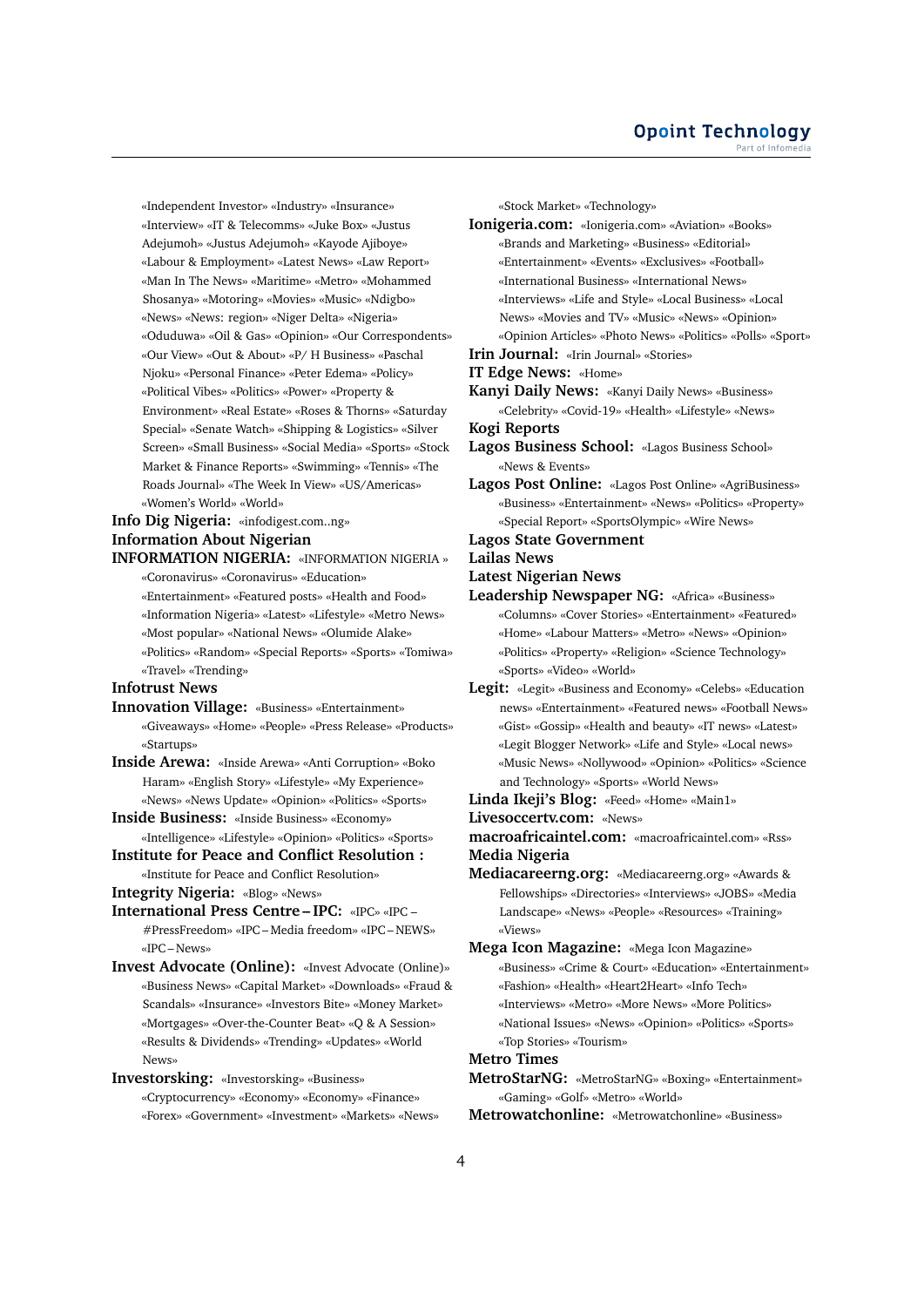«Education» «Entertainment» «Politics»

- **misspetitenaijablog.com:** «Miss Petite Nigeria Blog» «Entertainment» «Music» «News» «Viral posts»
- **Mobility Nigeria:** «Mobility Nigeria» «9mobile Plans» «Airtel Plans» «Glo Plans» «MTN Plans» «Smile Plans» **MobilityArena:** «MobilityArena» «Auto» «Features»
- «Reviews» «Specs»
- **Mpmania:** «Mpmania» «ALBUMS» «Albums» «ARTICLES» «Big Brother» «Entertainment» «Foreign Songs» «Fresh & Upcoming» «Gossip» «Instrumentals» «Lyric Videos» «Lyrics» «MIXTAPES» «Movies» «Music Video» «Naija Songs» «New Music Videos» «Other Videos» «Songs» «VIDEOS»

## **Museum of Art NAFDAC**

**Naija Tech Guide:** «Naija Tech Guide» «Appliances» «Cameras» «Computers» «Drones» «eCommerce» «Gadgets» «Gaming» «Generators» «Internet» «Inverters» «Laptops» «Mobile Apps» «Mobile Phones» «Mobiles» «Offers» «Power» «Science» «Services» «Software» «Tablets» «Telecom» «TV» «Vehicles» «Wearables»

**Naija247news:** «Home»

- **Naijagists:** «Naijagists» «News» «Opinions»
- **Naijaloaded:** «Naijaloaded» «Entertainment» «News» «Sports»
- **NaijaNews.com:** «Business» «Entertainment» «george-ogbolu» «Gist» «HOME» «Latest» «News» «Politics» «RSS» «Sports»

#### **Naijapr**

- **nairaland.com:** «nairaland.com» «news»
- **Nairametrics:** «Nairametrics» «Beginners» «Business News» «Career tips» «Companies» «Corporate deals» «Corporate Press Releases» «Cryptocurrency» «Economy & Politics» «Features» «Financial Literacy» «Fixed Income» «Nigerian Stocks» «Podcast» «Product reviews»
- **Nan News:** «Nan News» «Agriculture» «Aviation» «Banking» «Business» «Community» «Data & Analysis» «Defence/Security» «Economy» «Education» «Entertainment» «Environment» «Features» «Foreign» «Health» «Judiciary» «Life Style» «Metro» «Niger Delta» «Oil & Gas» «Politics» «Religious» «Science & Tech» «Solutions Journalism» «Sports» «Tourism» «Uncategorized»
- **National Daily:** «Agribusiness» «Aviation» «Business» «Comments and Issues» «Crime» «Editorial» «Editorial Opinion» «Education» «Energy» «Exclusive» «Features» «Football» «Health» «Home» «Interview» «Maritime» «Mgt and Diplomacy» «NCC» «News» «Point Blank» «Politics» «Sports» «Wheels»

**National Institute for Security Studies:** «National

Institute for Security Studies» «Rss»

**Neusroom:** «Neusroom» «Neusroom» «News» «Premium» «Sports»

# **New Nigerian Newspaper New Techonline**

- **News Central Tv:** «News Central Tv» «Business» «Features» «Op-Ed» «Politics» «Sports»
- **News Express Nigeria:** «News Express Nigeria» «Advertorials» «Art & Literature» «Business» «Business Verdict» «Columnists» «Complaints & Requests» «Enterprise & Opportunities» «Entertainment» «Global Business Monitor» «International» «Interviews» «Love Matters» «News» «Opinions» «Pidgin» «Politics» «Religion» «Sports» «Stock Watch»
- **News Headlines:** «Business News» «Channels TV News» «Entertainment» «Football News» «Guardian News» «Latest Nigerian News» «Punch» «Security report» «Vanguard»
- **Newsafricanow:** «Newsafricanow» «Egypt» «Entertainment» «Exclusives» «Ghana» «Kenya» «Mali» «Morocco» «Nigeria» «Sport» «Sudan» «Tanzania» «Tunisia»
- **Newsdigest.ng:** «Newsdigest.ng» «Business» «Campus» «Entertainment» «Health» «Interview» «Investigations» «Metro» «News» «Opinion» «Politics» «Sports» «Tech» «The Nation» «World»
- **NewsofAfrica:** «NewsofAfrica» «Africa» «Buzz» «Ent.» «Fashion & Style» «Health» «Odd» «World»
- **NewsProbe:** «NewsProbe» «Business» «Editorial Review» «entertainment» «Health&Fitness» «News» «Opinion» «Politics» «Sports News»
- **Newsverge**
- **NewsWire NGR:** «NewsWire NGR» «Business» «Entertainment» «Fashion» «Interview» «Opinion» «Politics» «Sports» «Tech» «World»
- **Newtelegraphng**
- **Nextier SPD:** «Daily Analysis» «Monthly Policy» «Resources» «Weekly Policy»
- **Ngnews247:** «Ngnews247» «BBN Gist» «Bio Wiki» «Education News 24» «Finance» «FPE» «Naija Gossip 247» «Naija Politics Gist» «NewsNow Nigeria» «Sport News 247»
- **NGR Guardian News:** «Africa» «Appointments» «Art House» «Arts» «Athletics» «Aviation» «Boxing» «Brand Intelligence» «Business» «Business News» «Business RoundUp» «BusinessAgro» «Campus» «Capital Market» «Cartoons» «Celebrity» «CityFile» «Columnists» «Communications» «DrillBytes» «Editorial» «Education» «Energy» «Entrepreneurship» «Environment» «Executive Briefs» «Executive Motoring» «Fashion» «Features»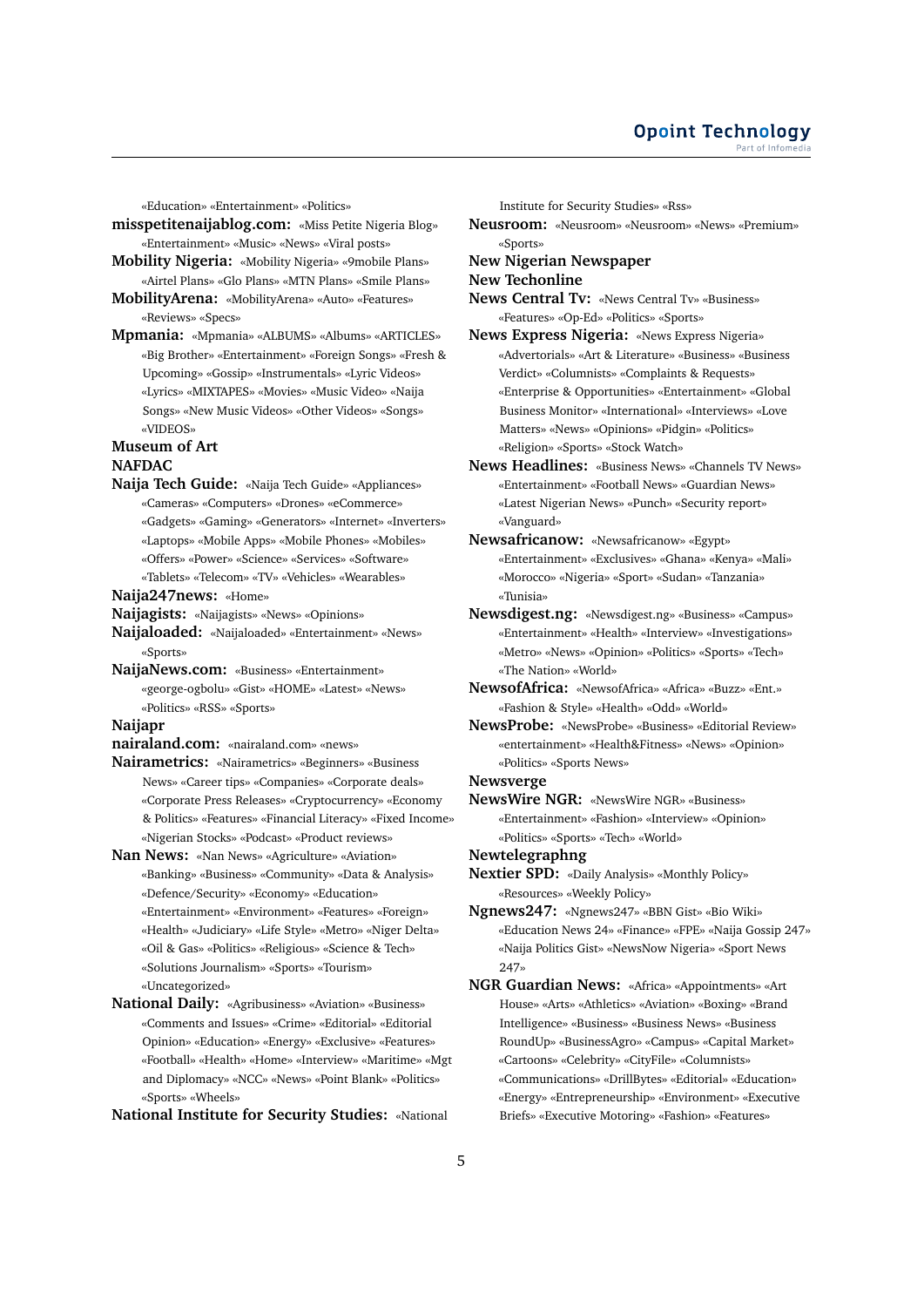«Focus» «Food & Drink» «Football» «Friday Review» «Friday Worship» «Gadgets» «Gardening» «Golf» «Guardian Woman» «GW Fiction» «Home» «Ibru Ecumenical Centre» «Infrastructure» «Issues» «Just Human» «Kaleidoscope» «Law» «Life & Style» «Literature» «Living Healthy Diet» «Living Wellbeing» «Living Woman» «Love & Life» «Media» «Metro» «Mobile» «Money» «Mortgage Finance» «National» «News» «News Feature» «Newspeople» «Opinion» «Personality» «Policy & Politics» «Property» «Real Estate» «Reminiscencing Eskor Toyo's exemplary life 2 hours ago 0» «Revue» «Saturday Magazine» «Science» «Short Story» «Social Media» «Sound n' Screen» «Sport» «Sunday Magazine» «SweetCrude» «Technology» «Tennis» «Theatre» «Transition» «Travel & Tourism» «Urban Development» «Visual Arts» «Weekend Beats» «WIMBIZ» «World» «Youth Magazine»

**Nigeria Business News:** «Nigeria Business News» «Agriculture» «Analysis» «Business» «Economy» «Finance» «Industry» «News» «Oil and Gas» «Stock Market»

**Nigeria Business News:** «Goverment» «Home» «Industries» «Market – Finance»

**Nigeria CommunicationsWeek:** «Broadcasting» «E-Business» «E-Financial» «Entertainment» «Home» «Logistics» «News» «Sports» «Telecom»

**Nigeria Newsline:** «Nigeria Newsline» «Globenewswire» **Nigeria Standard:** «Nigeria Standard» «Africanews»

**Nigeria's leading geopolitical intelligence . . . :** «Nigeria's leading geopolitical intelligence platform» «Analysis» «News» «Reports»

**Nigeriabroad.com:** «Nigeriabroad.com» «Business» «Entertainment» «Ghana» «Libya» «News» «News» «Nigeria Africana» «Nigeria Round-up» «Opinion» «Others» «Panorama» «Quarantine Series» «Relocate» «South Africa» «Stories» «Study Abroad» «Travel Abroad» «Zonal Marking by Mitterand Okorie»

**Nigeriainfo.fm:** «Nigeriainfo.fm» «POdcasts» **Nigerian Army**

**Nigerian Communications Commission:**

«Nigerian Communications Commission» «News Headlines» «Public Notices»

**Nigerian Entertainment Today:** «Business» «Cinema» «Cinema Nollywood» «Club» «Editorials» «Efe Omorogbe – State of Mind» «Events» «Fashion» «Gossip» «Home» «Hot Sports» «Interviews» «Lolade Sowoolu – The Verdict» «Lyrics» «Media» «Music» «News» «Nollywood» «Notice Board» «Opinion» «Opinion» «Photos» «Props and Flops» «Special Report» «Sponsored» «TV» «Videos» «Vox Pop» «World News»

**Nigerian Investment Promotion Commission:**

«Nigerian Investment Promotion Commission -» «Covid-19 news» «Investment news» «Nipc news» **Nigerian Navy:** «Home» «News» «Press Release» **Nigerian Pilot Online Newspaper**

**Nigerian Tribune:** «Arewa» «Business» «Business»

«Business News» «Community News» «Corporate Social Responsibility» «Crime & Court» «Crucial Moments» «Diran Apata's Sunday Message» «Editorial» «Energy» «Entertainment» «Entrepreneurship» «Glamour» «Health» «Home» «Labour» «Money Market» «News» «Opinions» «Regions» «Sports» «Tourism» «World News»

**Nigerian Women's Trust Fund:** «Nigerian Women's Trust Fund» «Blog» «Events»

**Nigerianeye:** «Nigerianeye» «Entertainment» «Latest News in Nigeria» «metro» «Nigeria Decides» «opinion» «Politics» «Sports» «world update»

**Nigerianobservernews:** «Aviation» «Business» «Editorial» «Environment» «Health» «Home» «Inside edo» «Judiciary» «News» «News» «Opinions» «Politics» «Religion» «Security» «Sports»

**Nimc.gov..ng:** «Nimc.gov..ng» «Careers» «Management» **NITDA – National Information Technology . . .**

#### **Njenjemedia.com**

**Nnn:** «Nnn» «Agriculture» «Banking» «Economy» «Education» «Entertainment» «Environment» «Features» «Health» «Law» «Metro» «News» «Niger Delta» «Oil & Gas» «Opinion» «Politics» «Religion» «Security» «Sport» «Tech» «Tourism» «World»

# **Nnpc(Nigerian National Petroleum . . .**

**NoStringsNG:** «NoStringsNG -» «Arts» «Features» «Features» «Health» «Lgbt + life» «News» «Opinions» «Podcasts» «Press release» «Sexuality» «The latest» «Uncategorized»

**Notice.com..ng:** «Notice.com..ng» «Comedy» «Music» «News»

**Npf.gov..ng:** «Npf.gov..ng»

**nta.ng:** «nta.ng» «Domestic» «Economy1» «Entertainment» «Foreign» «Lifestyle» «Politics» «Security» «Technology»

**Observerstimes.com:** «Observerstimes.com» «Crime» «Education» «Featured» «Inside Story» «Judiciary» «Life style» «Nation» «Opinion» «Politics»

## **Olori Supergal**

**OnlineNigeria News:** «Home»

**OpenLife Nigeria:** «OpenLife Nigeria» «BUSINESS»

«CRIME» «GOVERNANCE» «POLITICS» «TECHNOLOGY» **Opinion Nigeria**

**Opportunities For Africans:** «Opportunities For Africans» «Awards» «Call for Applications» «Call for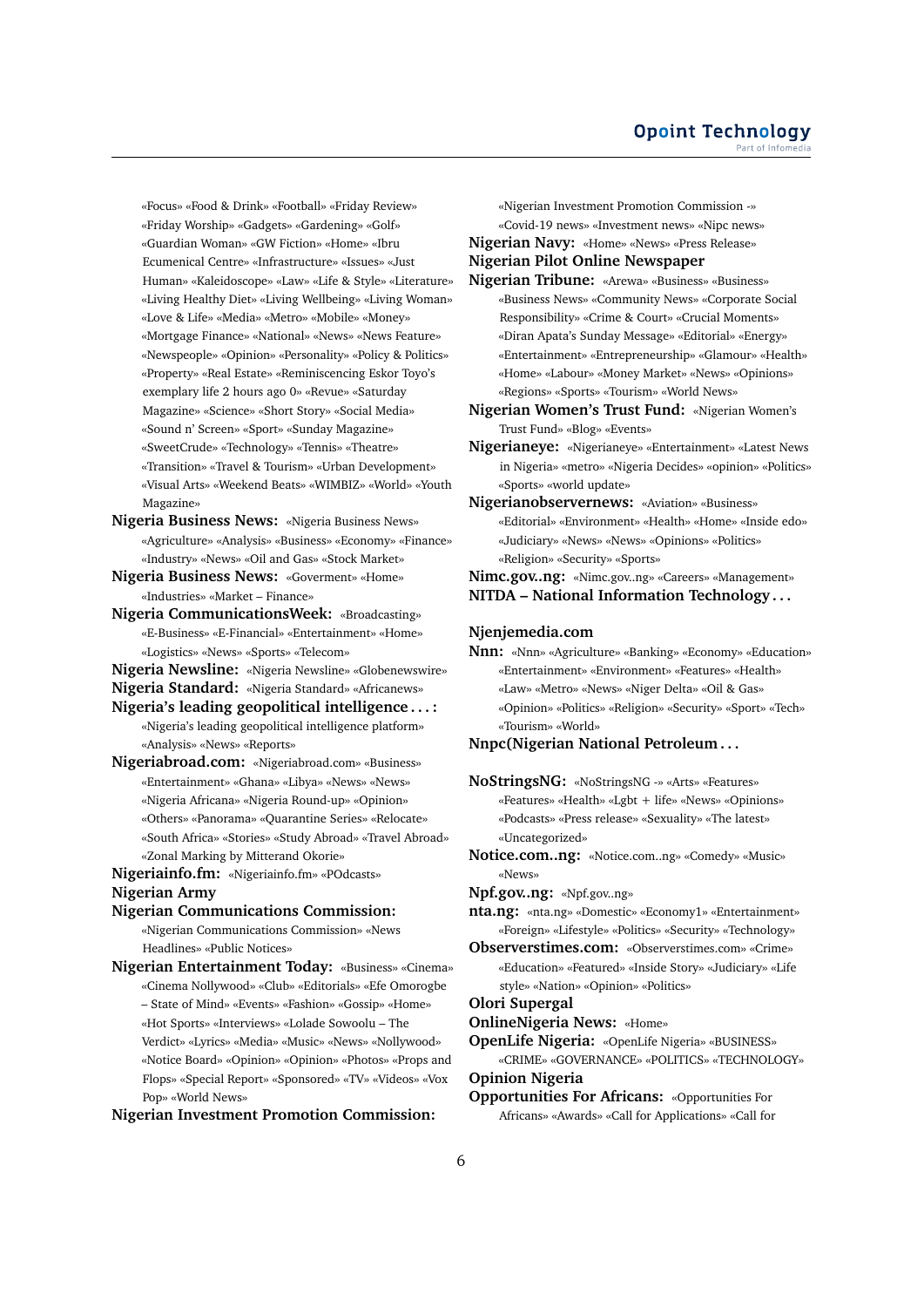Proposals» «Calls for Nominations» «Calls for Papers» «Internships» «Scholarships»

- **Oracle News:** «Oracle News» «Arts & Culture» «Aviation» «Bold 'n' Blunt» «Business» «Business News» «Columns» «e-Platform» «Editorial» «Energy» «Entertainment»
	- «Family» «Fashion» «Health/Living» «Insurance»
	- «International News» «Love & Life» «Me & More» «News»
	- «Newspaper Headlines» «Opinions» «Politics»
	- «Relationship» «Sports» «Style» «The Law and You» «Tourism» «Travel & Hospitality» «True Confession» «Why
- Are We So Blase?»

# **Osun Defender:** «Home»

# **Oyo State Government**

**P.M. News Nigeria:** «Home»

- **pace in Africa: Home:** «pace in Africa: Home» «#NewSpaceAfrica» «Business» «Business & Market Analysis» «Business & Market Analysis» «Business & Market Analysis» «Business & Market Analysis» «Business & Market Analysis» «Entertainment» «Events» «Interview» «Opinion» «Opportunity» «Premium» «Press Release» «Research» «Science & Astronomy» «Science and Astronomy» «Science and Astronomy» «Science and Astronomy» «Science and Astronomy» «Science and Astronomy» «Science and Astronomy» «Space Law» «Space4Good» «Start-ups» «Technology»
- **Page One:** «Page One» «Big Business» «Crime» «Latest» «Markets» «Metro» «Politics» «Sports» «Tech»

# **paradigmhq.org**

# **Partnersnigeria.org/blog**

- **Peoples Daily**
- **Peoples Democratic Party (PDP) :** «Peoples Democratic Party (PDP)» «Latest News»
- **Peoples Gazette :** «Peoples Gazette» «#EndSARS» «Abuja» «Africa» «Agriculture» «Anti-Corruption» «Diaspora» «Economy» «Education» «Enugu» «Exclusive» «Faith» «Health» «Ibadan» «Jos» «Kano» «Lagos» «Maiduguri» «Nationwide» «Opinion» «Politics» «Port Harcourt» «Rights» «Showbiz» «Sport» «States» «World»
- **PLAC Nigeria:** «PLAC Nigeria» «News» «Resources» «Updates»
- **Plus TV Africa:** «Plus TV Africa» «Development» «Economy» «Education» «Entertainment» «Health» «News» «Politics» «Science» «Security» «Sports» «Technology»
- **PM Express:** «PM Express» «Agriculture» «Aviation» «Banking | Finance» «Comedy» «Concert & Events» «Crime» «Editorials» «Education» «Fashion» «Features» «Food» «Health» «ICT» «Industry» «Insurance» «Interviews» «Judiciary» «Living» «Media» «Metro» «Movie» «Music» «Oil & Gas» «Opinion» «Pictures»

«Politics» «Radio | Television» «Religion» «Sports» «Travel | Tourism» «World»

#### **PM Parrot**

**Political Economist:** «Political Economist» «Breaking News» «Business & Economy» «Commentaries» «Local News» «Politics» «Press Releases» «Sports» «World News»

- **Premium Times Centre for Investigative . . . :** «Premium Times Centre for Investigative Journalism» «Blogs»
- **Premium Times Nigeria:** «Arts & Entertainment» «Business» «Foreign» «Home» «Investigation» «Letters» «News» «Oilgas-Reports» «Regional» «Sports»
- **PRNigeria:** «PRNigeria» «Anti-Corruption» «Economy» «Event» «Featured» «Features» «General» «Government» «National» «Security» «State»
- **Proshare Intelligent Investing:** «Proshare Intelligent Investing» «Business» «Economy» «Events» «Market» «Technology» «WEB-TV»
- **Public Service Institute of Nigeria:** «Public Service Institute of Nigeria» «News»
- **Pulse.ng:** «Pulse.ng» «Arts & Culture» «Athletics» «Beauty» «Boxing» «Business» «Business Insider» «Buzz» «Celebs» «Communities» «Fashion» «Finance» «Food, Drinks & Travel» «Football» «Gist» «Health» «Hot! Pulse» «Lifestyle» «Lifestyle» «Local» «Men's Health» «Movies» «Music» «Music Videos» «New Music» «News» «P Promos» «Politics» «Politics» «Pulse Bloggers» «Pulse Books» «Pulse Comedy» «Pulse Entrepreneurship» «Pulse Religion» «Pulse Tech» «Pulse Traffic» «Relationships» «Reviews» «Rss» «Rugby» «Sports» «Sports» «SportyBet» «Strategy» «Student Pulse» «Tech» «Tennis» «Viral Pulse» «Weddings» «Wellness» «Women's Health» «World»
- **Punch:** «Business» «Business» «Columnist» «Columnists» «Editorial» «Entertainment» «Entertainment» «Home» «Jobs» «Metro Plus» «News» «Opinion» «Politics» «Politics» «Sports» «Sports»

# **Pwc**

- **Qwenu!:** «Qwenu!» «Lifestyle» «News & Politics» «Nollywood & Entertainment» «Reviews» «Sports»
- **Radarr Africa:** «Radarr Africa» «Abuja» «Africa» «Agriculture» «Auto mobile» «Banking, Finance & Investment» «Brand Comparison» «Business» «Business Insights» «Business Policies» «Central Africa» «COVID-19» «Eastern Africa» «Education» «Energy» «Entrepreneurship» «Fashion & Style» «Healthcare» «Hospitality, Travel & Tourism» «Insurance» «Interviews» «Lagos» «Manufacturing & Consumer Goods» «News» «Nigeria» «Nigeria» «Northern Africa» «Other Cities» «Port Harcourt» «Press Releases» «Press Releases» «Product Review» «Real Estate» «Real Estate» «Real Estate»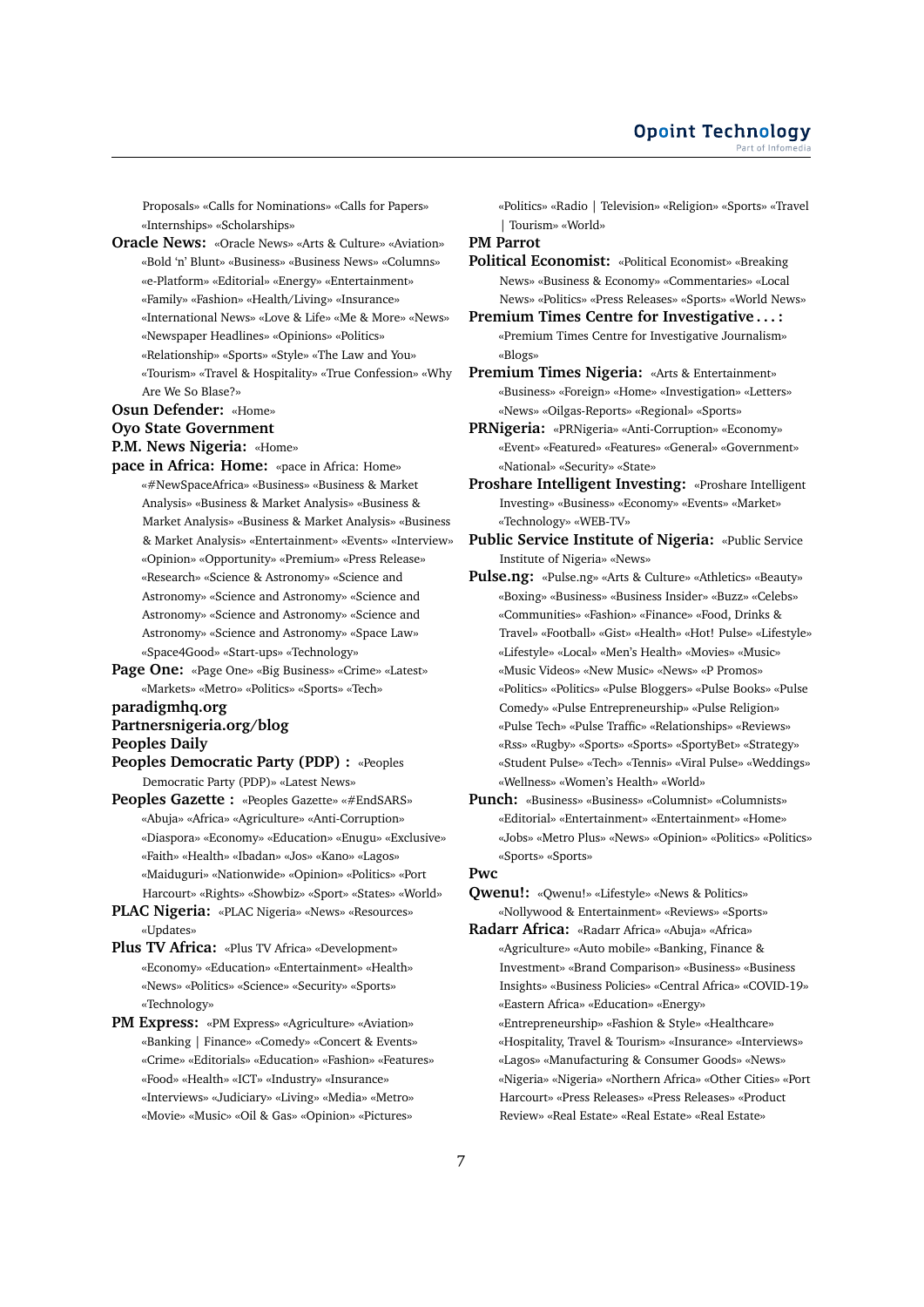«Southern Africa» «Spotlight» «Spotlight» «Trending Today» «Western Africa»

**Radio Nigeria Online:** «Africa» «Asia» «Business» «Comedy Mix» «DO It Right» «Entertainment» «Environment» «Europe» «Health Watch» «Home» «Latin America» «Life & Style» «Middle East» «Nigeria» «Politics» «Programmes» «Science» «Score Card» «Soccer» «Sports» «Tech World» «Technology» «Tennis» «TV Shows» «U.S» «World» «World News»

**Realnews Magazine:** «Realnews Magazine» «Business» «Environment» «Oil» «Politics»

**Regtech Africa:** «Regtech Africa» «Africa» «Ghana» «Global» «Innovation» «Intelligence» «Kenya» «News» «Nigeria» «Opinions» «Regulatory» «Rwanda» «South Africa» «Startup» «Sustainability» «Thought Leadership»

# **Reporters Wall**

- **Republic:** «Republic» «Events» «Opportunities» **Reuben Abati**
- **Ripples Nigeria:** «Ripples Nigeria» «Business» «Graffiti» «Investigations» «Life's Blog» «Politics» «RSS» «Sports»

**SaharaReporters.com:** «Business» «Education» «Entertainment» «Home» «Lifestyle» «News» «Opinion» «Politics» «Reports» «Sports»

## **Sahel Standard**

**Salonedaily:** «Salonedaily» «Entertainment» «Hot Gists» «MAKING MONEY» «News» «Politics» «Sports»

**Serap Nigeria:** «Serap Nigeria» «News»

## **Ships and Ports**

**Silverbird TV:** «Silverbird TV» «Business/Economy» «Business/Economy» «Education» «Education» «Entertainment» «Entertainment» «Foreign News» «Foreign News» «Health» «Health» «Metro» «Metro» «Politics» «Politics» «Security» «Security» «Sports» «Sports»

**Socialistmovementng:** «Socialistmovementng» «News» **Socialistnigeria.org:** «Socialistnigeria.org» «DSM news»

- «Statements»
- **Sports247:** «Sports247» «Athletics» «Badminton» «Basketball» «Boxing» «National Teams» «Nigeria Football League» «Nigeria Players Abroad» «Nigeria Sports News»

**Starconnect Media:** «Starconnect Media» «Agriculture» «Arts» «Aviation» «Books» «Business» «Destination» «Economy» «Editorial» «Entertainment» «Film» «Gist» «Health» «Interviews» «Lifestyle» «Media» «Music» «News» «Property» «Religion» «Science» «Soccer» «Sports» «Uncategorized»

**Sundiata Post:** «Agriculture» «Banking» «Business News» «Education» «Energy» «Entertainment» «Features» «Foreign» «Health» «Home» «Interview» «Metro» «News» «NIMASA & Maritime» «Opinion» «Politics» «Relationship» «RSS» «Sports» «Style» «Technology» «Top Stories»

**SundyLinks Media:** «SundyLinks Media» «Banking» «Computers» «Digital Marketing» «Downloads» «Family» «Finance» «Health» «Insurance» «Lifestyle» «Music» «News» «Online Business» «Sports» «Travel»

**SweetCrude Reports:** «SweetCrude Reports» «Community Development» «Conferences/Seminars» «Feedback» «Financing» «Focus» «Freight» «Gas» «Insurance» «Labour» «Nigerian Content Initiative» «Oil» «Opec Daily Basket» «Other News» «Power» «Solid Minerals» «Technology» «The Niger-Delta Question»

**Swift Reporters:** «Swift Reporters» «Bala Ibrahim's Corner» «Bala Ibrahim's Corner» «Business» «Education» «Features» «Health» «News» «Oil & Gas» «Opinion» «Politics» «Security/Crime» «Sports» «Sustainable Development Goals» «Tunde Odesola's Corner»

**Tech Experts:** «Tech Experts» «Extreme Tech» «Gaming Tech» «Science»

**Tech With Africa:** «Tech With Africa» «Blog» «Crypto» «Events» «Fintech» «Infotech» «Opportunities» «Press Release» «Startups»

**Techeconomy:** «Techeconomy» «Apply» «Business» «Editorial» «Finance» «Gadgets» «Media» «News» «Opinion» «Reviews» «Reviews» «Startups» «Techcommunity» «Techdiary» «Techeconomy» «Techeconomytv» «Techguests» «Techinfluencers» «Technews» «Telecoms» «Tips» «Travel & postal» «Unboxing»

**Technext.ng:** «Technext.ng» «Features» «News» «Reviews» **Technology Times:** «Home»

#### **Techpoint.africa**

- **The Authorityngr News**
- **The Brief:** «The Brief» «News» «Parliament»

**The Cable:** «The Cable» «Business» «Celebrity Gist» «Editor's Picks» «Life» «Lifestyle» «Music» «Petrobarometer» «Poli-Ticks» «Policy Radar» «Relationship» «Show Biz» «Sport» «Student Life» «Style & Travel» «The Nation» «TOP STORIES» «Wellness»

**The citizen:** «The citizen» «Business» «Company Review» «Financial Crimes» «Governance» «Headlines» «Latest News» «Opinion» «Public Affairs»

**The Cjid**

**The Eagle Online:** «The Eagle Online» «Business» «Columns» «Crime» «Diet and Fitness» «Entertainment» «Fashion» «Intimacy» «Life & Style» «Movies» «Music» «News» «Photos» «Politics» «R&D Health» «Sport»

**Stella Dimoko Korkus:** «Stella Dimoko Korkus» «IHN» «Impressum» «L.R.D» «Omugwo Chronicles» «S.Post» «SDK Chronicles» «SnM» «Tales Of A Libyan Returnee» «W.N.B»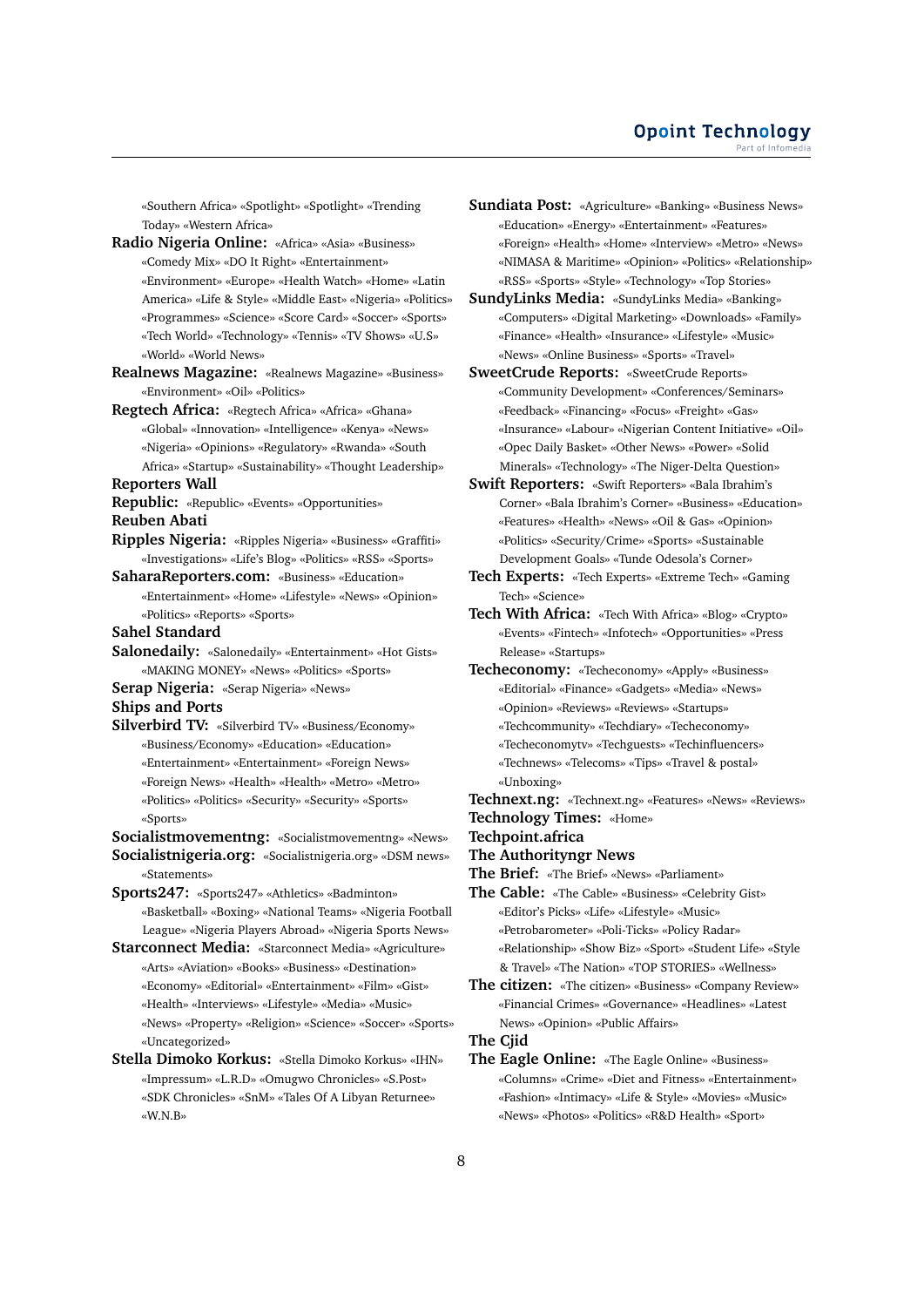#### **The Government and Business Journal:**

«Business» «Energy» «Home» «Life» «Money» «Politics» «Science» «World»

- **The Herald Nigeria:** «The Herald Nigeria» «Agriculture» «Autos-Auto-Care» «Business and Capital Markets» «Entertainment» «Entertainment» «Fashion» «Foodies» «Government» «Government and Politics» «Health & Beauty» «Lifestyle and Entertainment» «Luxury» «Metro» «Opinion» «Sports» «Tech» «Technology»
- **The Lagos Times:** «The Lagos Times» «Business» «Entertainment» «Lagos» «National» «Nigeria» «Politics» «Sports» «World»

**The Mail Newspaper:** «The Mail Newspaper» «News»

- **The Moment:** «The Moment» «Business» «Education» «Entertainment» «Events» «Food and Wine» «Health» «Interviews» «Life and Styles» «Metro» «Motoring» «News» «Opinion» «Politics» «Religion» «Society» «Sport» «Technology»
- **The Nation Onlineng:** «Ade Ojeikere» «Agriculture» «Aviation» «Barometer» «Biodun Jeyifo» «Building & Properties» «Business» «Capital Market» «Celebrity» «CEO» «Columnists» «Crime Diary» «Dayo Sobowale» «Dr John Ekundayo» «e-Business» «Emeka Omeihe» «Emmanuel Oladesu» «Energy» «Entertainment» «Equities» «Export Digest» «Family Health» «Fashion» «Femi Abbas» «Femi Macaulay» «Femi Orebe» «Festus Eriye» «Friday» «Funmi Akingbade» «Gabriel Amalu» «Gbenga Omotoso» «Home» «Idowu Akinlotan» «Insurance» «Jide Oluwajuyitan» «Jide Osuntokun» «Korede Yishau» «Law» «Lawal Ogienagbon» «Lekan Otufodunrin» «Magazine» «Monday» «Money» «News» «Niger Delta» «Niyi Akinnaso» «Niyi Osundare» «Northern Report» «Olakunle Abimbola» «Olatunji Dare» «Olatunji Ololade» «Oyinkan Medubi» «Pension» «Politics» «Ropo Sekoni» «Round Table» «Sam Omatseye» «Sanya Oni» «Saturday» «Saturday Magazine» «Segun Ayobolu» «Segun Gbadegesin» «Sentry» «SouthEast» «Southwest» «Sports» «Steve Osuji» «Sunday» «Sunday magazine» «Tatalo Alamu» «Thursday» «Tony Marinho» «Tuesday» «Tunji Adegboyega» «UnderTow» «Wednesday» «Weekend Treat» «Worship»
- **The News Nigeria:** «The News Nigeria» «Arts» «Business» «International» «Life» «Nation» «Opinion» «Politics» «Sports»
- **The Next Edition:** «The Next Edition» «Editorial» «Headline News» «North Central» «North East» «North West» «South East» «South West» «South-South» «Top News» «World»
- **The Nigerian Stock Exchange:** «The Nigerian Stock Exchange» «News»
- **The Nigerian Voice:** «Africa» «Business» «Diaspora» «Entertainment» «Home» «LifeStyle» «Opinions» «Politics» «World»
- **The Octopus News:** «The Octopus News» «Business» «Food & Drinks» «Movie» «Music» «News» «Opinion» «Politics» «Society» «Tech» «Tourism»
- **The Paradise:** «Business» «Culture» «Education» «Entertainment» «Foreign» «Health» «History» «Jobs» «Lifestyle» «Local» «National» «News» «Politics» «Relationship» «Religion» «Sports» «Tech» «Tourism»
- **The Precision:** «The Precision» «Foreign» «Metro» «News» «Opinion» «Politics» «Sports» «Tech»
- **The Sun News**

# **The Tide Online:** «Home»

**The Whistler:** «The Whistler» «All» «Athletics» «Ating Enwongo» «Business» «Celebrities» «Column» «Company» «Consumer» «Economy» «Education» «Entertainment» «Fashion & Style» «Food & Drinks» «Football» «Hardware» «Lifestyle» «Metro» «Mobile» «Money & Markets» «Movies» «Music» «News» «Nigeria Politics» «Oil & Gas» «Opinion & Interviews» «Other Sports» «Relationships» «Social Media» «Software» «SPECIAL PUBLICATIONNNPC Special» «Special Reports» «Sports» «Technology» «Tennis» «Travel»

## **Thedevelopmentreport.com**

- **Thenewsguru.com:** «Thenewsguru.com» «Business News» «Columnist» «Entertainment» «National» «News» «Nigeria» «Politics» «Sports» «Tech» «World»
- **This Age:** «This Age» «BOOKCLUB» «BUSINESS» «COLUMNISTS» «DO IT YOURSELF» «EDITORIAL» «EDUCATION» «INTERVIEW» «LIFESTYLE» «NEWS» «NEWS» «OPINION» «POLITICS» «SPORTS»
- **This Day Live:** «Backpage» «Business» «Editorial» «Education» «Health and Wellbeing» «Home» «Life And Style» «Politics» «Sports»
- **Thisdaystyle:** «Thisdaystyle» «ART & CULTURE» «BEAUTY» «COVER» «ENTERTAINMENT» «FASHION» «LIFESTYLE» «RUNWAY» «STYLE NEWS»
- **TODAY.ng:** «TODAY.ng» «Africa» «Art» «Athletics» «Boxing» «Business» «Culture» «Economy» «Energy» «Film» «Finance» «Football» «Internet» «Markets» «Metro» «Mobile» «Music» «Nigeria» «Opinion» «People» «Politics» «Science» «Security» «Social» «Sport» «Technology» «Tennis» «Transport» «World»

#### **tooxclusive.com**

- **Top Celebrities Magazine:** «Top Celebrities Magazine» «Business» «Entertainment» «Interview» «Lifestyle» «News» «Politics» «Society» «Videos»
- **Tori News:** «Tori News» «Entertainment» «Lifestyle» «Metro» «Politics» «Sports» «Tech» «Weird» «World»